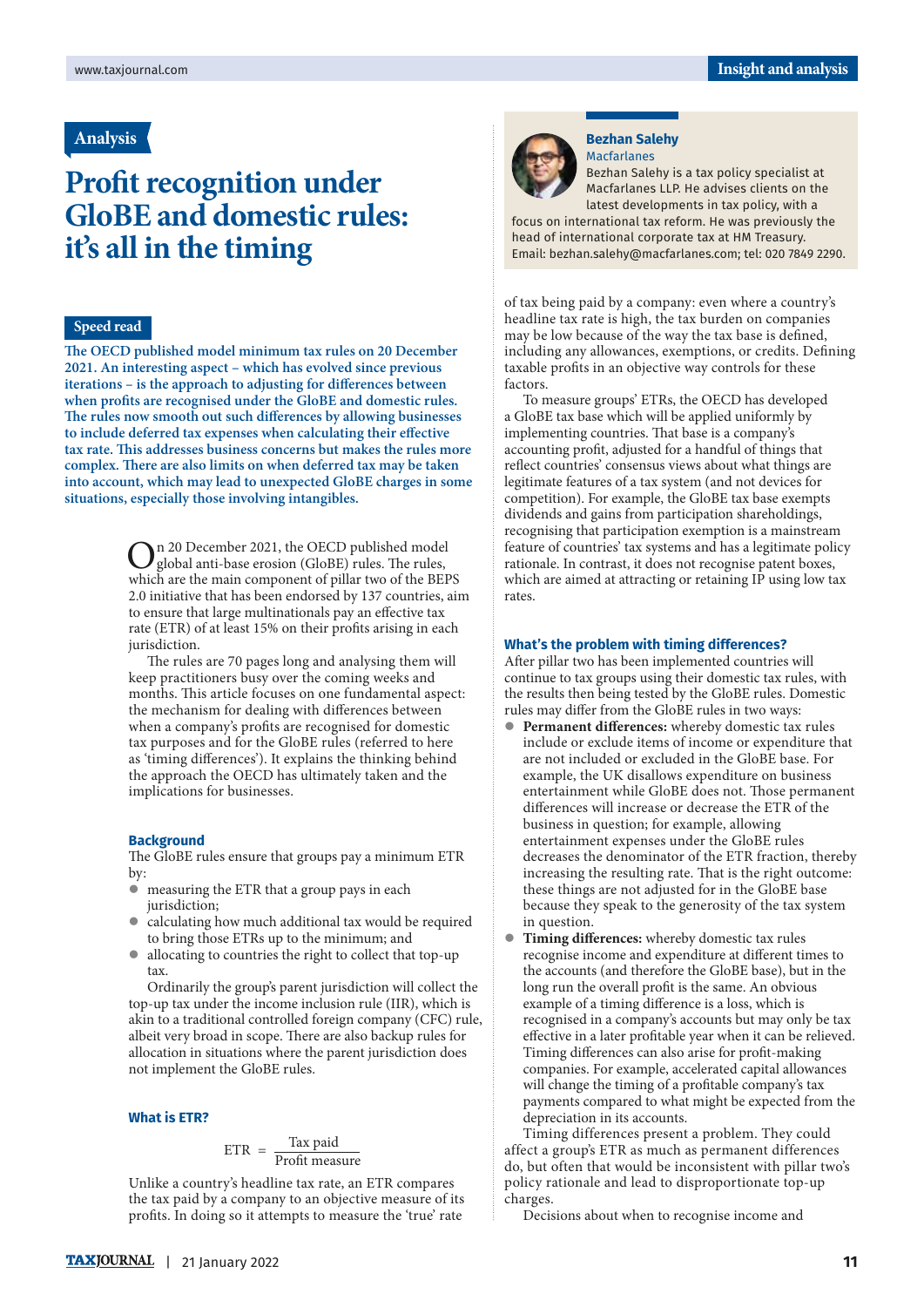#### Example 1: 100% FY capital allowance

A company buys plant and machinery for £150 which it depreciates over 10 years on a straight line basis. Under domestic tax rules it receives a 100% first year allowance that reduces the company's ETR to 7% – below the minimum rate – in the first year. This would result in top-up tax being payable, but under the model rules covered tax also includes DTLs, which compensates for the timing difference and bring the ETR back above the minimum rate. Capital allowances on physical assets are on the list of excepted deferred tax adjustments that do not get recaptured after five years.

|                                                             | Year 1 | Year 2    | Year <sub>3</sub> | Year 4  | Year 5    | Year 6      |
|-------------------------------------------------------------|--------|-----------|-------------------|---------|-----------|-------------|
|                                                             | £      | £         | £                 | £       | £         | £           |
| <b>Accounts:</b>                                            |        |           |                   |         |           |             |
| A. Income                                                   | 200    | 200       | 200               | 200     | 200       | 200         |
| <b>B.</b> Depreciation                                      | $-15$  | $-15$     | $-15$             | $-15$   | $-15$     | $-15$       |
| C. Profit before tax                                        | 185    | 185       | 185               | 185     | 185       | 185         |
| D. Current tax expense (per domestic tax computation below) | 12.5   | 50        | 50                | 50      | 50        | 50          |
| E. Deferred tax expense (per memo below)                    | 20.3   | $-2.3$    | $-2.3$            | $-2.3$  | $-2.3$    | $-2.3$      |
| F. Total tax                                                | 32.8   | 47.8      | 47.8              | 47.8    | 47.8      | 47.8        |
| G. ETR if used current tax only (D/C)                       | 7%     | 27%       | 27%               | 27%     | 27%       | 27%         |
| H. GloBE ETR (F/C)                                          | 18%    | 26%       | 26%               | 26%     | 26%       | 26%         |
| <b>Domestic tax comp:</b>                                   |        |           |                   |         |           |             |
| Profit before tax                                           | 185    | 185       | 185               | 185     | 185       | 185         |
| add: depreciation                                           | 15     | 15        | 15                | 15      | 15        | 15          |
| less: capital allowances (assume 100% FYA)                  | $-150$ | $\pmb{0}$ | $\pmb{0}$         | $\bf 0$ | $\pmb{0}$ | $\mathbf 0$ |
| Taxable profit                                              | 50     | 200       | 200               | 200     | 200       | 200         |
| Domestic tax at 25%                                         | 12.5   | 50        | 50                | 50      | 50        | 50          |
| Deferred tax memo:                                          |        |           |                   |         |           |             |
| Timing difference                                           | 135    | 120       | 105               | 90      | 75        | 60          |
| DTL (timing difference x 15% METR)                          | 20.3   | 18.0      | 15.8              | 13.5    | 11.3      | 9.0         |
| Movement in DTL (= DT expense)                              | 20.3   | $-2.3$    | $-2.3$            | $-2.3$  | $-2.3$    | $-2.3$      |

expenses for tax purposes often reflect legitimate policy choices which the GloBE rules are not intended to constrain (although it is conceivable that long-term deferral of tax, as can occur under systems that only tax a company when it pays dividends, could be used for competition). Countries accept, for example, that a 100% first year allowance for expenditure on plant and machinery is a legitimate way of relieving the cost of capital investment, and not an instrument of undesirable tax competition. But if the GloBE rules were unable to accommodate the decision to relieve this expenditure earlier rather than later, it could depress a group's apparent ETR and lead to it paying top-up tax. That top-up tax would be disproportionate – ultimately the only benefit to the group is a cash-flow advantage, but top-up tax would be charged as if there were a permanent tax saving.

The difficulty is that the GloBE tax base cannot simply be adjusted to avoid timing differences arising: every country has different rules that would be impossible to accommodate under one objective tax base.

#### **What's the solution?**

Given the impossibility of catering for all timing differences in the tax base, the OECD has attempted to solve the problem by adjusting the tax in the numerator of the ETR fraction. Notably the approach has evolved since the original pillar two blueprint was published in October 2020.

### The carry-forward approach

The OECD's first proposed solution was described in the blueprint and involved groups being able to carry forward certain tax attributes:

- Firstly, groups that made a loss according to the GloBE base would be able to carry that loss forward and use it to reduce any GloBE profits that arose in the same jurisdiction in the future.
- Secondly, groups that recorded an ETR in a jurisdiction above the minimum rate would be able to recognise the tax paid above the minimum rate as 'excess tax'. To the extent a group recognising excess tax had suffered top-up tax in that jurisdiction previously it could use the excess tax to reduce its future top-up tax liabilities in relation to that jurisdiction or elsewhere (an 'IIR tax credit'). Any excess tax that was not converted to IIR tax credit could be carried forward and included in future years' ETR calculations in that jurisdiction ('local tax carry-forward') for several years.

The carry-forward approach would have reduced the likelihood of timing differences giving rise to permanent top-up tax, but it had limitations. It relied on groups having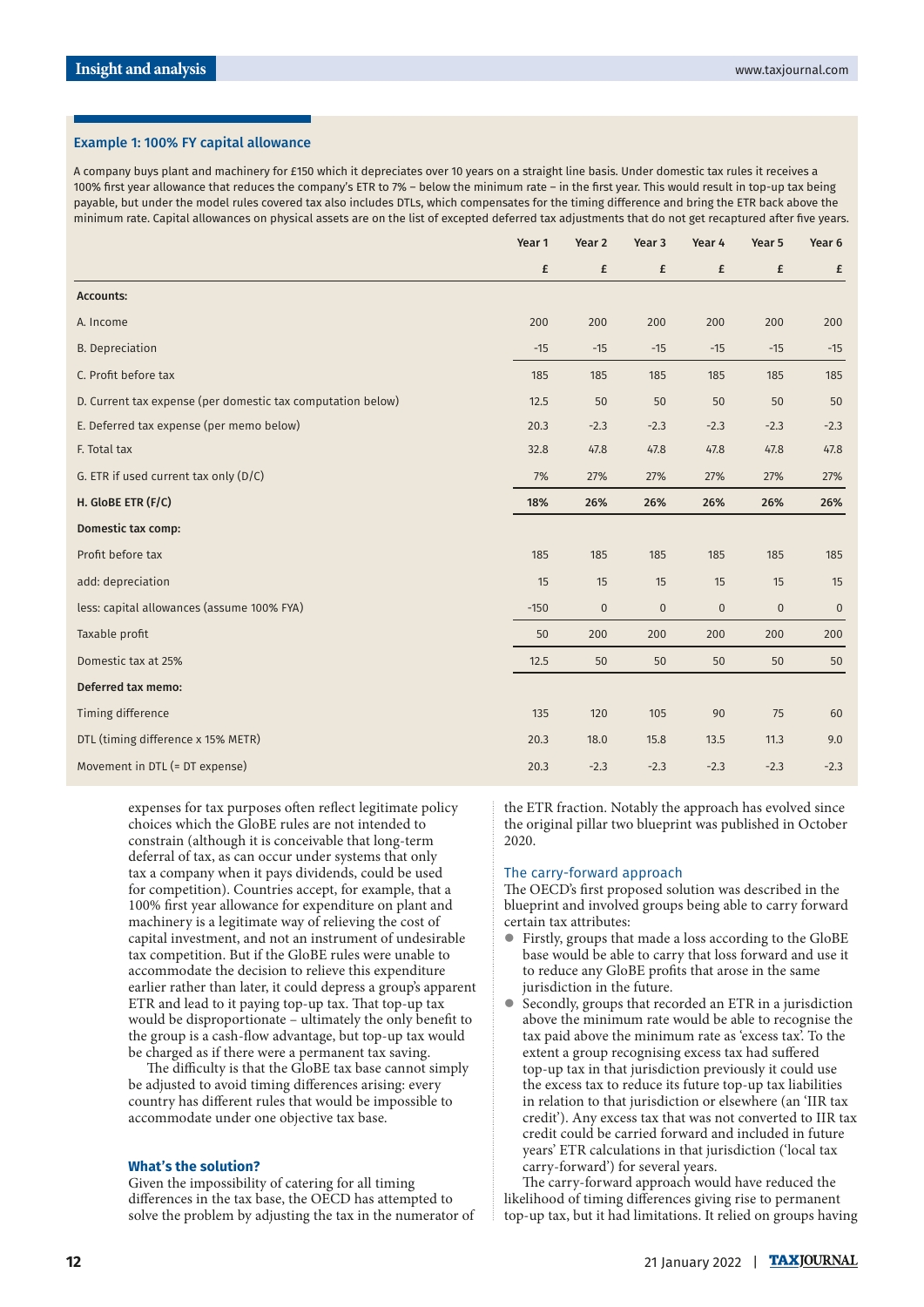#### Example 2: amortisation of purchased goodwill

A company buys goodwill for £1500. Assume all of it is eligible for tax relief over 10 years on a straight line basis. Under IFRS goodwill is held at cost. The company therefore receives tax relief ahead of when deductions are recognised in the accounts, and accordingly recognises a deferred tax liability (DTL). Initially this keeps the GloBE ETR above the minimum, so no top-up is required. After five years, the DTL is 'recaptured' – because it has not fully unwound – then the company must go back and recompute Year 1 without the DTL. The additional £17.5 of top-up tax is added to Year 6's liability.

|                                                             | Year 1   | Year 2      | Year 3    | Year 4      | Year 5  | Year 6      |
|-------------------------------------------------------------|----------|-------------|-----------|-------------|---------|-------------|
|                                                             | £        | £           | £         | £           | £       | £           |
| <b>Accounts:</b>                                            |          |             |           |             |         |             |
| A. Income                                                   | 200      | 200         | 200       | 200         | 200     | 200         |
| <b>B.</b> Amortisation                                      | $\bf{0}$ | $\mathbf 0$ | $\pmb{0}$ | $\mathbf 0$ | $\bf 0$ | $\mathbf 0$ |
| C. Profit before tax                                        | 200      | 200         | 200       | 200         | 200     | 200         |
| D. Current tax expense (per domestic tax computation below) | 12.5     | 12.5        | 12.5      | 12.5        | 12.5    | 12.5        |
| E. Deferred tax expense (per memo below)                    | 22.5     | 22.5        | 22.5      | 22.5        | 22.5    | 22.5        |
| F. Total tax                                                | 35       | 35          | 35        | 35          | 35      | 35          |
| G. ETR if used current tax only                             | 6%       | 6%          | 6%        | 6%          | 6%      | 6%          |
| H. Top-up if used current tax only $(C \times (15\% - G))$  | 17.5     | 17.5        | 17.5      | 17.5        | 17.5    | 17.5        |
| I. GloBE ETR (FIC)                                          | 18%      | 18%         | 18%       | 18%         | 18%     | 18%         |
| Recaptured DT - collected as top-up tax                     |          |             |           |             |         | 17.5        |
| Domestic tax comp:                                          |          |             |           |             |         |             |
| Profit before tax                                           | 200      | 200         | 200       | 200         | 200     | 200         |
| less: amortisation relief                                   | $-150$   | $-150$      | $-150$    | $-150$      | $-150$  | $-150$      |
| Taxable profit                                              | 50       | 50          | 50        | 50          | 50      | 50          |
| Domestic tax at 25%                                         | 12.5     | 12.5        | 12.5      | 12.5        | 12.5    | 12.5        |
| Deferred tax memo:                                          |          |             |           |             |         |             |
| <b>Timing difference</b>                                    | 150      | 300         | 450       | 600         | 750     | 900         |
| DTL (timing difference x15% METR)                           | 22.5     | 45          | 67.5      | 90          | 112.5   | 135         |
| Movement in DTL (= DT expense)                              | 22.5     | 22.5        | 22.5      | 22.5        | 22.5    | 22.5        |

top-up tax exposures against which to offset their excess tax. That would be the case in situations where a timing difference leads to an increased ETR followed by a reduced ETR. However, groups in the reverse situation – a low ETR followed by a high one – would potentially have had no way of recovering top-up tax charged solely because of a timing difference.

Businesses felt that the carry-forward approach would be burdensome to administer and that it would not fully resolve timing difference issues they expected to see in practice. This was of particular concern to groups in the extractive and insurance sectors, which can both have long business cycles with large timing differences that persist for many years.

#### The deferred tax approach

Responding to these concerns, the OECD developed the approach contained in the model rules. This smooths out timing differences by including both the current and deferred tax expenses recorded in a company's accounts in the numerator of the ETR fraction. That effectively matches a company's tax payments to the time when profits are recognised in the accounts, taking advantage of the matching that has already been done for accounting purposes in the deferred tax calculations.

At first glance this might appear to neatly remove the effect of timing differences. However, there are several stings in the tail that mean the deferred tax approach is not as straightforward as it initially seems.

Firstly, the model rules require groups to 'recast' – in other words, revalue – any deferred tax they recognise using the GloBE minimum ETR of 15% where that is lower than the domestic tax rate which will have been used in the accounts. This ensures timing differences are valued consistently (at least for countries with rates above the minimum). Otherwise, a deferred tax item arising to a company in a country with a 15% tax rate would have half of the effect on its ETR as the same item arising to a company in a country with a 30% rate, even though both represent the same difference in taxable profits. See example 1.

Secondly, as noted above the opportunity for tax deferral could be used for tax competition. The rules therefore only allow deferred tax to be taken into account for five years. Other than for certain excepted differences, deferred tax will be 'recaptured' if it has not unwound